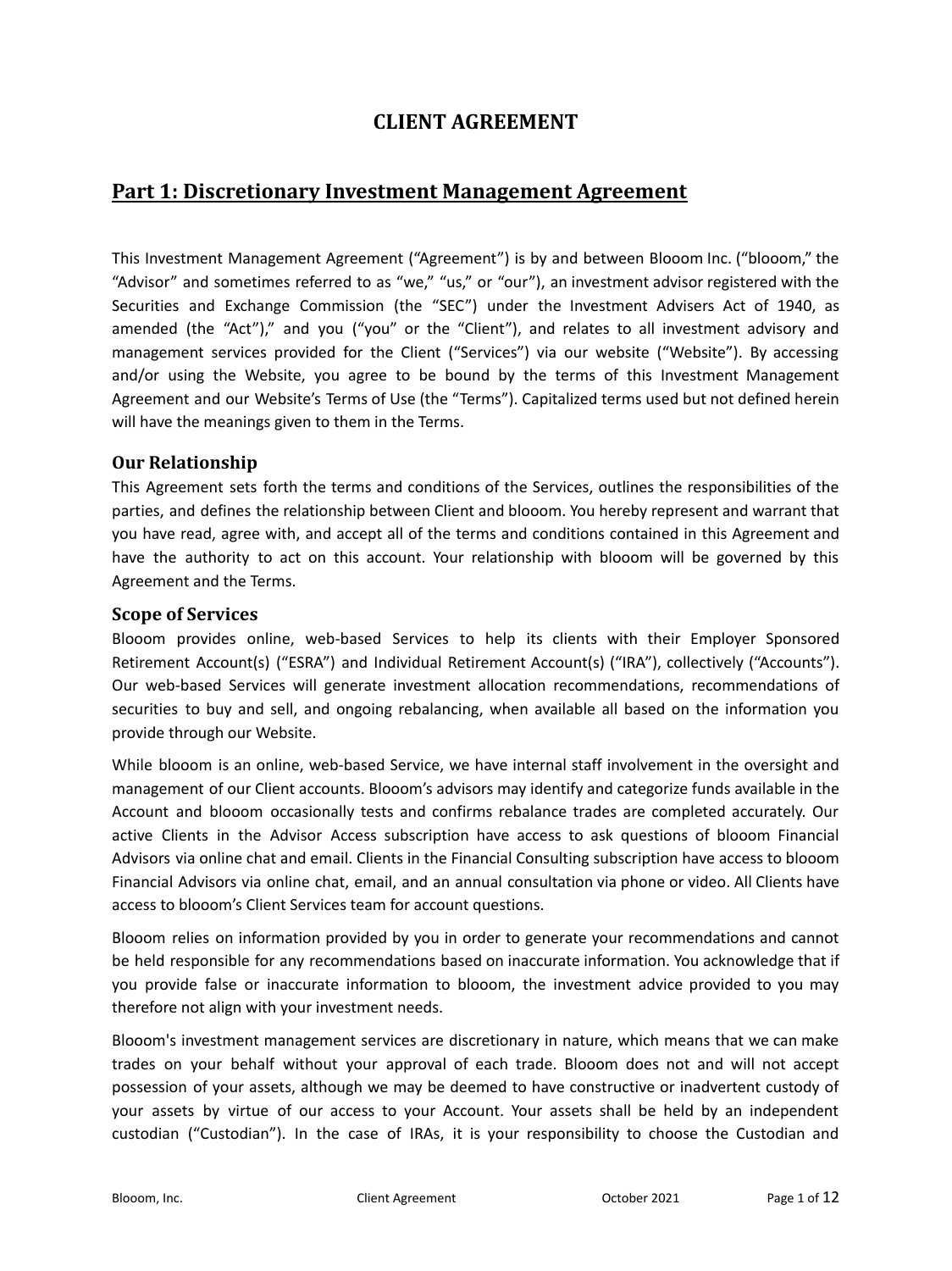establish your Account. Blooom will not open Accounts on your behalf. Our Services are intended to help you make investment decisions and to assist you in the management of your investments. Our Services are not a substitute for your own participation and informed judgment. You acknowledge that you are responsible for your own investment decisions. You may accept, modify, or reject the portfolio and investment recommendations provided by blooom and make trades at any time in your own account.

#### **Power of Attorney**

By using our Services, you expressly authorize blooom to access your Account maintained by third parties, on your behalf as your agent. Blooom will submit information including usernames and passwords that you provide to log you into your Custodian's site. You hereby authorize and permit blooom to use and store information submitted by you through the Services (such as account passwords, user names and security questions) to accomplish the foregoing and to configure our Services so that they are compatible with the third party sites for which you submit your information. For purposes of this Agreement, you grant blooom a limited power of attorney, and appoint blooom as your attorney-in-fact and agent, to access third party sites, and to retrieve and use your information with the full power and authority to do and perform each thing necessary in connection with such activities, as you could do in person. YOU ACKNOWLEDGE AND AGREE THAT WHEN BLOOOM IS ACCESSING AND RETRIEVING ACCOUNT INFORMATION FROM THIRD PARTY SITES, BLOOOM IS ACTING AS YOUR AGENT, AND NOT AS THE AGENT OF OR ON BEHALF OF THE THIRD PARTY. You understand and agree that our Services are not sponsored or endorsed by any third parties accessible through the Services.

#### **Execution of Transactions**

Blooom uses an algorithm to generate your recommendation. The algorithm follows a glidepath approach derived from your timeframe to retirement (desired retirement age minus current age) plus or minus any risk adjustments you make during the online onboarding process or after your account has been established. Blooom's investment committee maintains and monitors the algorithm using general allocation indexes to form the glidepath. Our methodology is based on Modern Portfolio Theory (MPT), which analyzes the historical risk, return, and correlation of different asset classes and determines an efficient way to combine those asset classes to help maximize expected return for a given level of risk. Because the data analyzed is historical data, the risk, return, and correlations of the past may change in the future. Similarly, the expected return of the portfolio is a forward-looking estimate and the future is unknowable, so the actual return may differ from the expected return based on MPT.

**For Employer Sponsored Retirement Accounts (ESRAs).** Due to the nature of our Services, the allocation our algorithm is attempting to build is limited to effecting transactions only in your ESRA at your Custodian and the options available in a given plan. Therefore, in some cases an asset class our model allocation uses may not be available in your plan and we will have to increase our allocation to a substitute asset class. Our algorithm will choose the lowest cost fund in each asset class based on research that finds cost is the best predictor of future returns; however, the ability to use low-cost funds is limited by a given plan's fund lineup. You may pay higher internal fund fees than if we were permitted to direct transactions to another broker-dealer. Funds are grouped into broad categories. In some cases, these categories may not capture or account for unique strategies implemented by specific funds. Funds are grouped into the category that best fits their strategy. Blooom may not be able to provide 'best execution' for your brokerage transactions. You understand and acknowledge this limitation of our Services.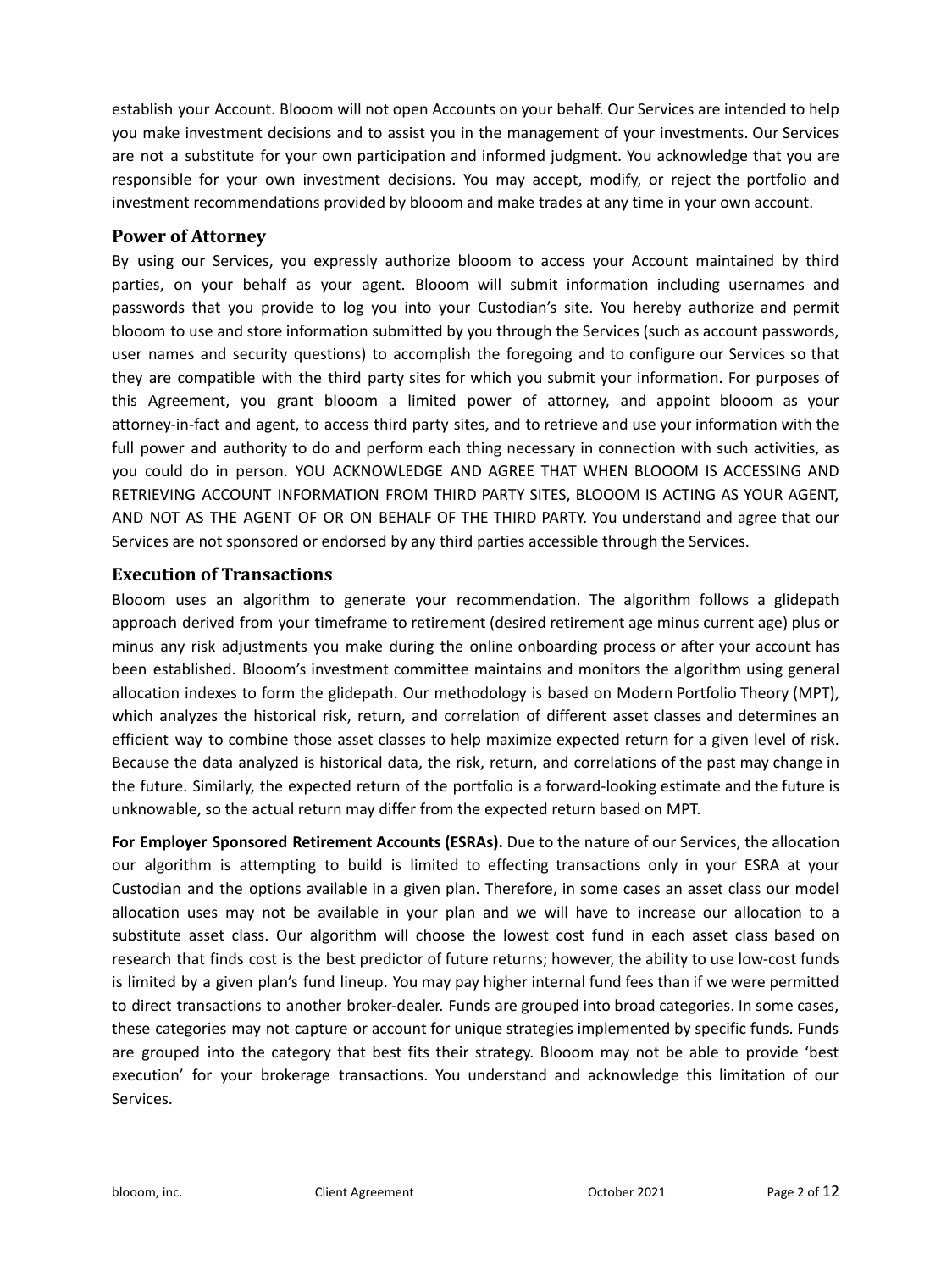**For Individual Retirement Accounts (IRAs).** The allocation our algorithm is attempting to build is based on available Mutual Funds and Exchange-Traded Funds (ETFs) that do not have purchase or sell transaction fees, which may limit our ability to get exposure to all recommended asset classes at some institutions. In addition, some institutions may impose specific trading minimums which may prevent us from recommending or using the lowest cost fund, depending on your account balance. It is important to note, only asset classes in line with blooom's investment philosophy will be considered; not all asset categories available through the institution will be included in blooom's recommendation.

Trading may be required from time to time to meet allocation targets. Additionally, Advisor Access and Financial Consulating subscription accounts may be rebalanced or reallocated periodically in order to realign with targeted percentages of your recommended asset allocation. The timing of rebalancing or reallocation will occur at our discretion and will be made regardless of market conditions without prior notification. Our algorithms will not change simultaneously with changing market conditions. Transactions may be irrevocable once processed. In the event blooom cannot access your Account (e.g., security access issues, etc.) blooom may at its discretion automatically convert your account to a non-managed advisory account ("Self Managed") where we will provide you with investment recommendations so that you can implement them yourself. Additionally, you may elect to have your account Self Managed by selecting this option in your blooom account. You may revert back to a managed account at any time you are still a client through your blooom account, as long as blooom continues to be able to access your Account.

If there are discrepancies in the algorithm application and intent for a given account, blooom may override the algorithm. If there are restrictions or fees associated with transactions or future allocations imposed by the record keepers or custodians (e.g., short-term trading fee, or some accounts, for example, only allow us to direct future contributions to a limited number of funds) we may override the algorithm.

You should update your blooom account promptly when your financial situation, goals, objectives, or needs change. Should you decide to make a change to your existing risk preference, you may do so through your blooom account profile and we will make the changes for you with the next rebalance of your account. **You can contact your ESRA or IRA custodian directly at any time to immediately change your investment allocation.**

### **Website Registration**

To access our Services you must first register via [www.blooom.com,](http://www.blooom.com) Blooom Application on an iOS device, or client-appropriate site and complete our simple set up process to create your blooom account. Client understands that the Website or Application are the only means of accessing our Services.

# **Legal Capacity**

You represent that you have the full legal power and authority to enter into this Agreement. If this Agreement is established by Client's authorized representative, such Client's authorized representative by virtue of entering into this Agreement certifies that he or she is legally empowered to enter into or perform this Agreement. Your death, disability or incompetence will not terminate the terms of this Agreement. Your executor, guardian, attorney-in-fact, or other authorized representative may terminate this Agreement by giving us proper notice.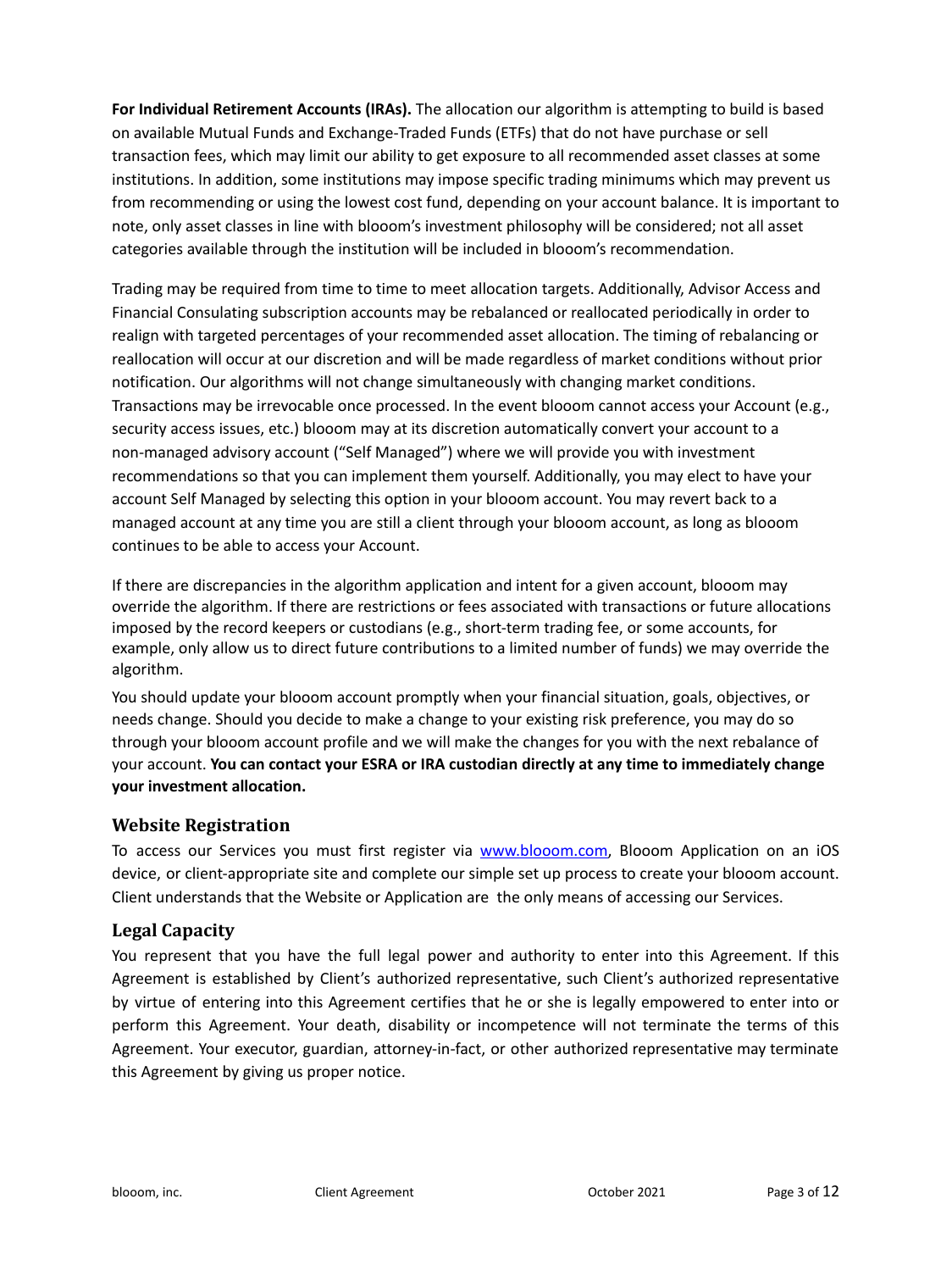### **Representation**

Client understands and acknowledges that blooom is a Delaware corporation, and that blooom is licensed/registered with all of the appropriate regulatory jurisdictions that blooom determines it has a duty to be licensed/registered. Client understands and acknowledges that blooom is not engaged in the practice of law, tax or accounting and will not provide any legal, tax or accounting advice, nor prepare any legal, tax, or accounting documents.

#### **Non-Exclusive Management**

Client understands that the Advisor performs advisory services for other clients. Client agrees that the Advisor may give advice and take action with respect to any of its other clients, which may differ from the advice given, or the timing or nature of action taken, with respect to the Client's blooom account.

#### **Fees**

There is no minimum account size required. Blooom subscriptions are as follows:

Essentials: \$120.00 per year, unlimited eligible accounts enrolled to individual Client

- Plan research on eligible enrolled accounts
- Personalized portfolio recommendation provided for the eligible enrolled accounts
- Use our recommendation to place trades at your institution when you want

Standard: \$245 per year, unlimited eligible accounts enrolled to individual Client

- Personalized portfolio provided for the enrolled accounts
- Choose to have blooom place the trades with your institution
- Ongoing account monitoring, if applicable
- Access to blooom Investment Advisor Representatives via chat and email

Unlimited: \$395 per year, unlimited eligible accounts enrolled to individual Client

- Personalized portfolio provided for each enrolled accounts
- Choose to have blooom place the trades with your institution
- Ongoing monitoring, if applicable
- Access to blooom Investment Advisor Representatives through chat and email and an annual consult via phone or video.

The fee is the same whether we are providing discretionary management services or self-managed services.

Fees are paid, in advance, through credit card or debit card. We may offer alternative payment options and discounted service charges. Discounts offered may be adjusted to regular pricing when the account renews at the end of the year term. No increase in the fee outside of stated fees in the agreement shall be effective without prior email notification to the Client sent at least thirty (30) days in advance.

In addition to the foregoing fees, Client may also incur various costs such as transaction costs, short-term redemption fees, fund expenses, and administration expenses imposed by its Custodian or third party administrator ("TPA") or other third party, as well as other fees. Such costs are outside of Advisor's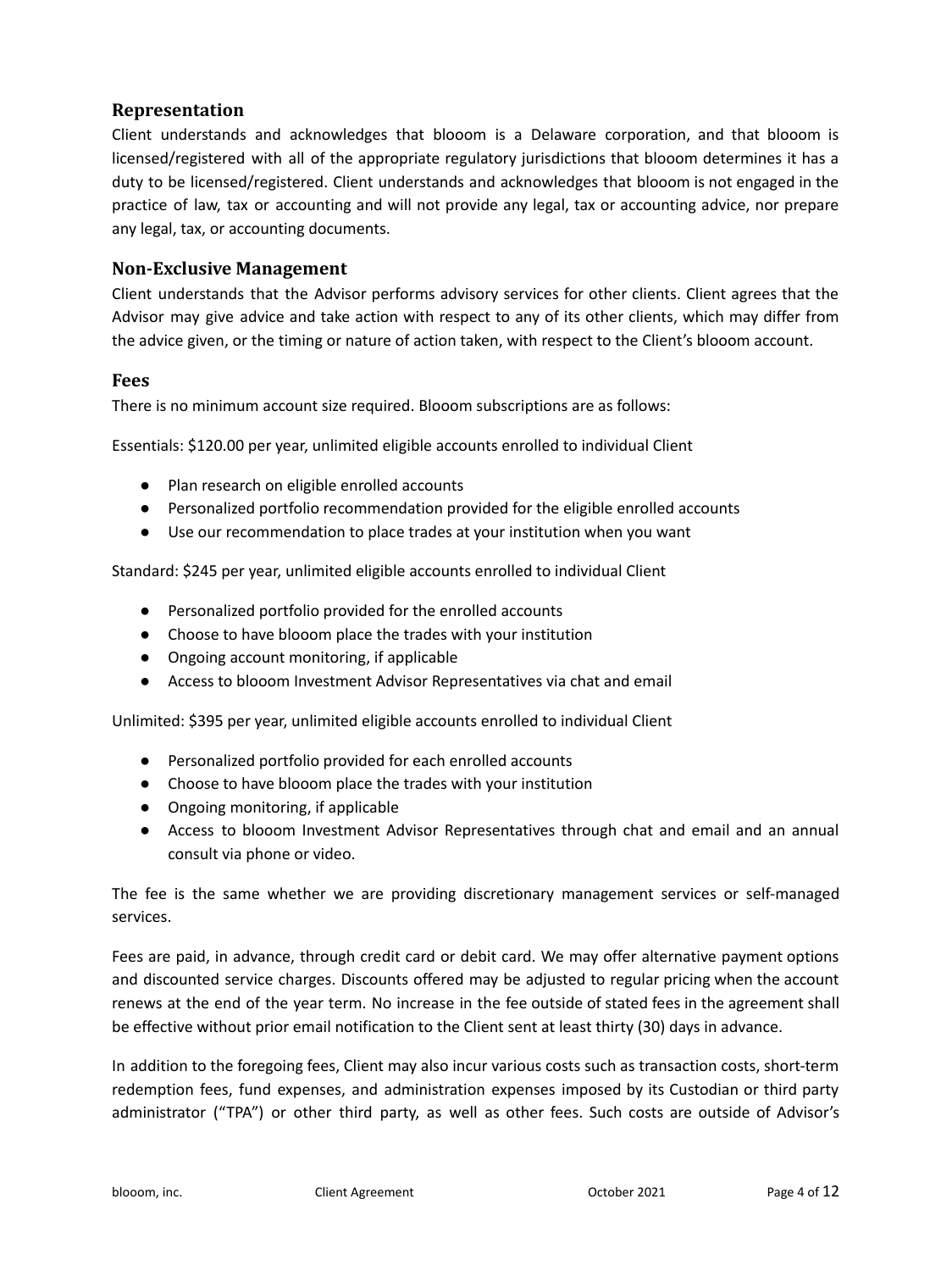control. Advisor shall not receive any portion of these additional costs. Client acknowledges that such costs will be assessed to Client according to the agreements made with their existing Custodian(s), TPA(s), and other third parties as applicable.

The firm may sponsor occasional marketing promotions which for example might reward clients with nominal gifts for introducing prospective clients to the firm, or blooom may reward prospective clients and/or clients with nominal gifts for completing a prospective client questionnaire. Although the firm does offer compensation promotions for client referrals, this type of arrangement will not increase investment management fees paid by our clients.

# **Termination**

Blooom and Client may each terminate this Agreement at any time. Client may terminate this Agreement by accessing his or her blooom account profile and following the instructions in the blooom account profile to cancel this Agreement. Refunds on unreceived services from annual memberships are processed without any allocated discounts and on a percentage basis. Accounts cancelled in the first month after the fund recommendation has been generated are refunded 50% of the annual management fee paid, minus applied discounts. The refund is reduced by 5% each month thereafter. Blooom may terminate this Agreement by providing written notice to you. Termination of this Agreement will not affect (i) the validity of any action previously taken by us under this Agreement; (ii) liabilities or obligations from transactions initiated before termination of this Agreement; or (iii) your obligation to pay us fees that have already been earned under this Agreement. Upon the termination of this Agreement, we will not have any continuing obligation to take any action.

In the event blooom is unable to provide either discretionary management or non-management advisory services we may cancel service on your account. You are still responsible for service fees until the agreement is terminated.

### **Confidential Relationship**

All information and advice furnished by either party to the other, including their respective agents and employees, shall be treated as confidential and shall not be disclosed to third parties, except as required by law or necessary to carry out designated powers or as granted by the Client. Consult our Privacy Policy for further details.

We may monitor or keep records of your communications with us in order to monitor the quality of our Services.

# **Notices and Communication**

You agree and consent to receive electronically all communications that we may provide in connection with your blooom account. Communications will be sent to you at your email address on record. It is Client's responsibility to keep your email address up to date so that we can communicate with you. Client acknowledges that all communications sent to you at your email address on record will be treated as if they were delivered to you personally, whether or not you receive them. All of your communications to blooom shall be made via the Website or apps. You can update your email address at any time by accessing your blooom account. If your email address becomes invalid such that electronic communications we send you are returned, we will continue to provide our Services.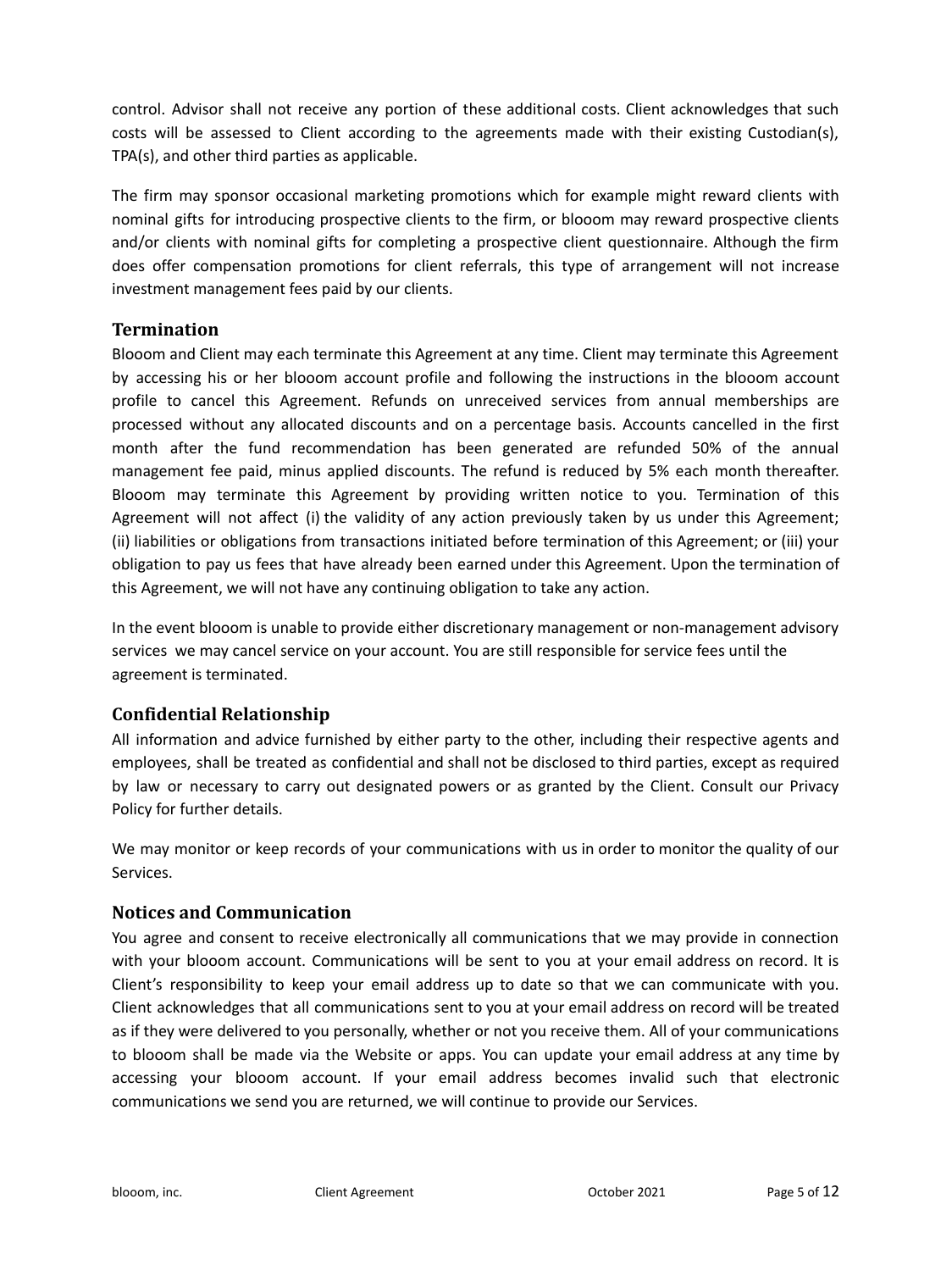Your retirement plan sponsor or custodian will provide you with account statements reflecting the transactions occurring in your account and account balances along with confirmations for each securities transaction executed in the account. We will not provide you statement or performance information for your account.

## **Proxies, Prospectus and Class Action Lawsuits**

Blooom will not vote proxies on Client's behalf. Additionally, blooom will not be required to take any action or render any advice with respect to voting of proxies solicited by or with respect to the issuers of securities in which your assets may be invested from time to time. Blooom reserves the right to not take any action or render any advice with respect to any securities held in your ESRA or IRA which are named in or subject to class action lawsuits.

## **Risk Acknowledgement**

Blooom does not guarantee the future performance of your Account or any specific level of performance, the success of any investment decision or strategy that blooom may use, or the success of blooom's overall management of your Account. The Client understands that investment decisions made for the Client's Account by blooom are subject to various market, currency, economic, political, geopolitical, acts of terrorism, and business risks, and that those investment decisions will not always be profitable. PAST PERFORMANCE DOES NOT GUARANTEE FUTURE RESULTS, AND YOU MAY LOSE MONEY AS A RESULT OF YOUR USE OF THE SERVICES. YOUR INVESTMENTS WILL GO UP OR DOWN DEPENDING ON MARKET CONDITIONS. YOU MAY CONTACT YOUR ESRA OR IRA CUSTODIAN DIRECTLY AT ANY TIME TO IMMEDIATELY CHANGE YOUR INVESTMENT ALLOCATION.

### **Entire Agreement and Amendments**

Your relationship with blooom is governed by this Agreement and the Terms and Conditions. Other than the Terms and Conditions, all agreements, covenants, representations, and warranties (express, implied, oral, and written) of the parties hereto concerning the Services are contained herein. Other than the Terms and Conditions, no other agreements, covenants, representations, or warranties, express or implied, are made a part hereof. We may amend this Agreement at any time by posting a revised version on our Website. The revised version becomes effective at the time we post it. If the revised version includes any increase in fees, any deletion or substitution by blooom of any of the Services in connection with your ESRA, or any material modification of any Services, we will email you a notice of such changes at least thirty (30) days prior to such change becoming effective.

### **Governing Law**

Except to the extent that it is preempted by federal law, the internal law of the State of Kansas will govern the construction, validity, and administration of this Agreement. However, nothing in this Agreement will be construed contrary to the Act.

### **Assignment of Agreement**

No assignment (as that term is defined in the Act) of this Agreement shall be made by the Advisor without the consent of the Client. In the event of an assignment, or deemed assignment, of this Agreement, the Advisor shall send Client a notice of such assignment. If the Client does not terminate this Agreement within 30 days of such notice, the Client shall be deemed to have consented to such assignment of this Agreement.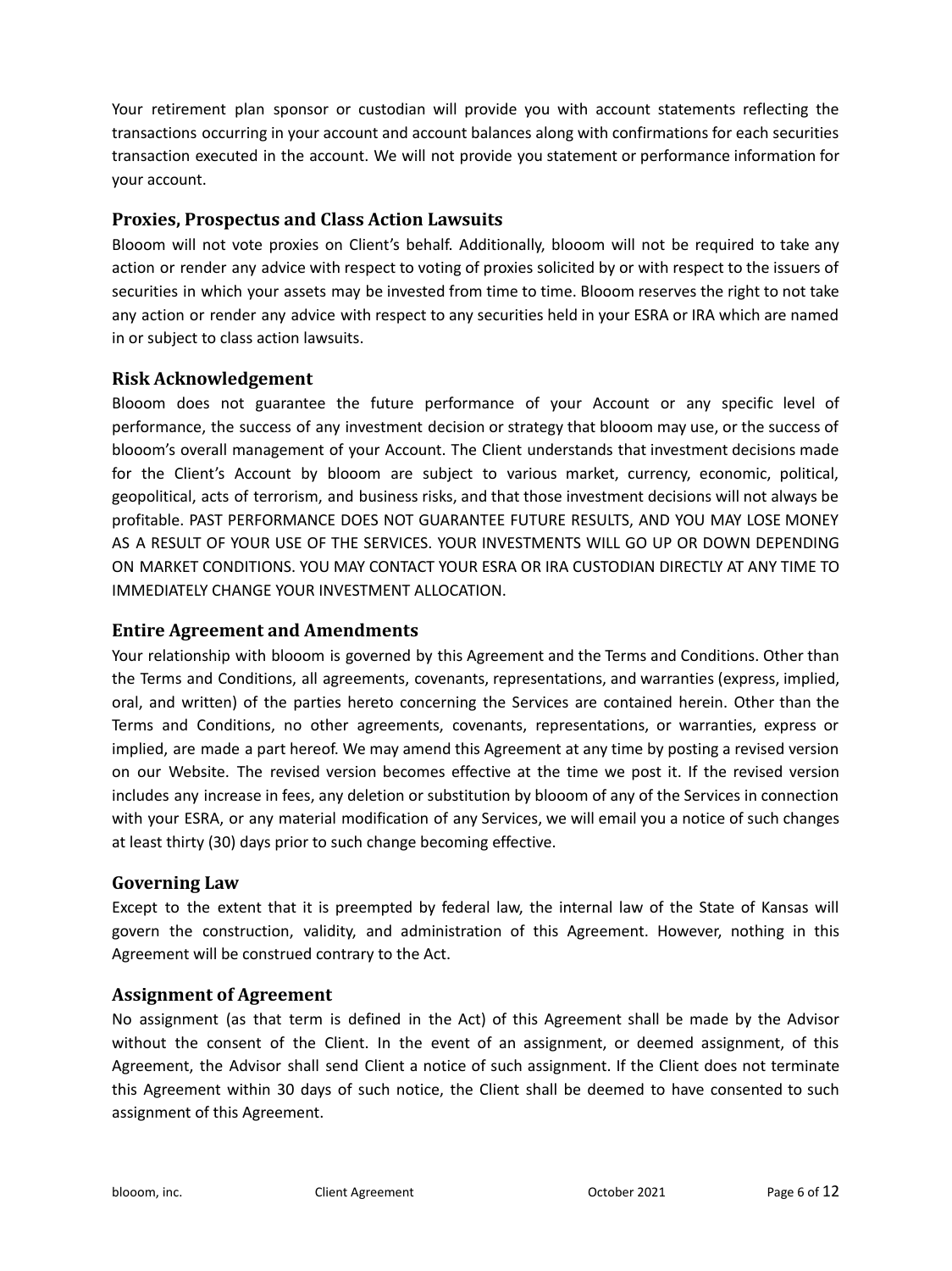## **Severability**

If any provision contained in this Agreement is or becomes invalid, illegal, or unenforceable in whole or in part, such invalidity, legality, or unenforceability shall not affect the remaining provisions and portions of this Agreement.

## **Limitation of Liability; Indemnification**

The Client agrees to use our Services according to this Agreement and the Terms (which govern access and use of the Website). If you do not comply with the terms of this Agreement and/or the Terms, you will hold us harmless from any and all loss arising from your use of our Services. In no event will blooom or its affiliates be liable to the Client (in damages or otherwise) in connection with or as a result of blooom's provision of or the Client's use of our Services. In no case shall blooom, it's officers, directors, agents, employees, suppliers, or affiliates be liable for any indirect, special, incidental, consequential, or punitive damages (including, without limitations, those resulting from theft or loss of profits, data, use, goodwill, business interruption or other intangible loss) arising in connection with this Agreement, Client's use of the Website, the Services, or the internet (however arising, including negligence), whether based on warranty, contract, tort, or any other legal theory and whether or not blooom or an affiliate has been advised of the possibility of such damages. You further acknowledge and agree that this Agreement specifically incorporates the limitation of liability and indemnification provisions set forth in the Terms. Blooom disavows undertaking any fiduciary status under the Employee Retirement Income Security Act of 1974, as amended, or other applicable law unless specifically set forth herein. If blooom is engaged to provide its services by the plan sponsor of your ESRA, blooom may be considered a fiduciary under ERISA.

#### **Reasonable Care**

We use reasonable care, consistent with sound industry practice, in providing our Services. We do not guarantee that our Services, communications, or any content will be delivered to you uninterrupted, timely, secure, or error-free. Operation of our Website and our Services may be interfered with by numerous factors outside our control. Blooom makes no representations or warranties regarding the amount of time needed to implement investment recommendations in your ESRA because such implementation is dependent on numerous factors outside our control.

### **Jurisdiction**

You agree that any action at law or in equity arising out of or relating to this Agreement, our Website, or the Terms, shall be filed only in the state or federal courts in Kansas and you hereby consent and submit to the personal and exclusive jurisdiction and venue of such courts for the purposes of litigating any such action.

### **Acknowledgement of Disclosure Statement**

- The Client acknowledges receipt of Part 2 of Form ADV and Form CRS.
- The Client acknowledges receipt of blooom's Privacy Notice at blooom account opening and will receive one annually hereafter or at any time upon request. Client acknowledges that he or she may view blooom's full Privacy Policy at blooom.com at any time.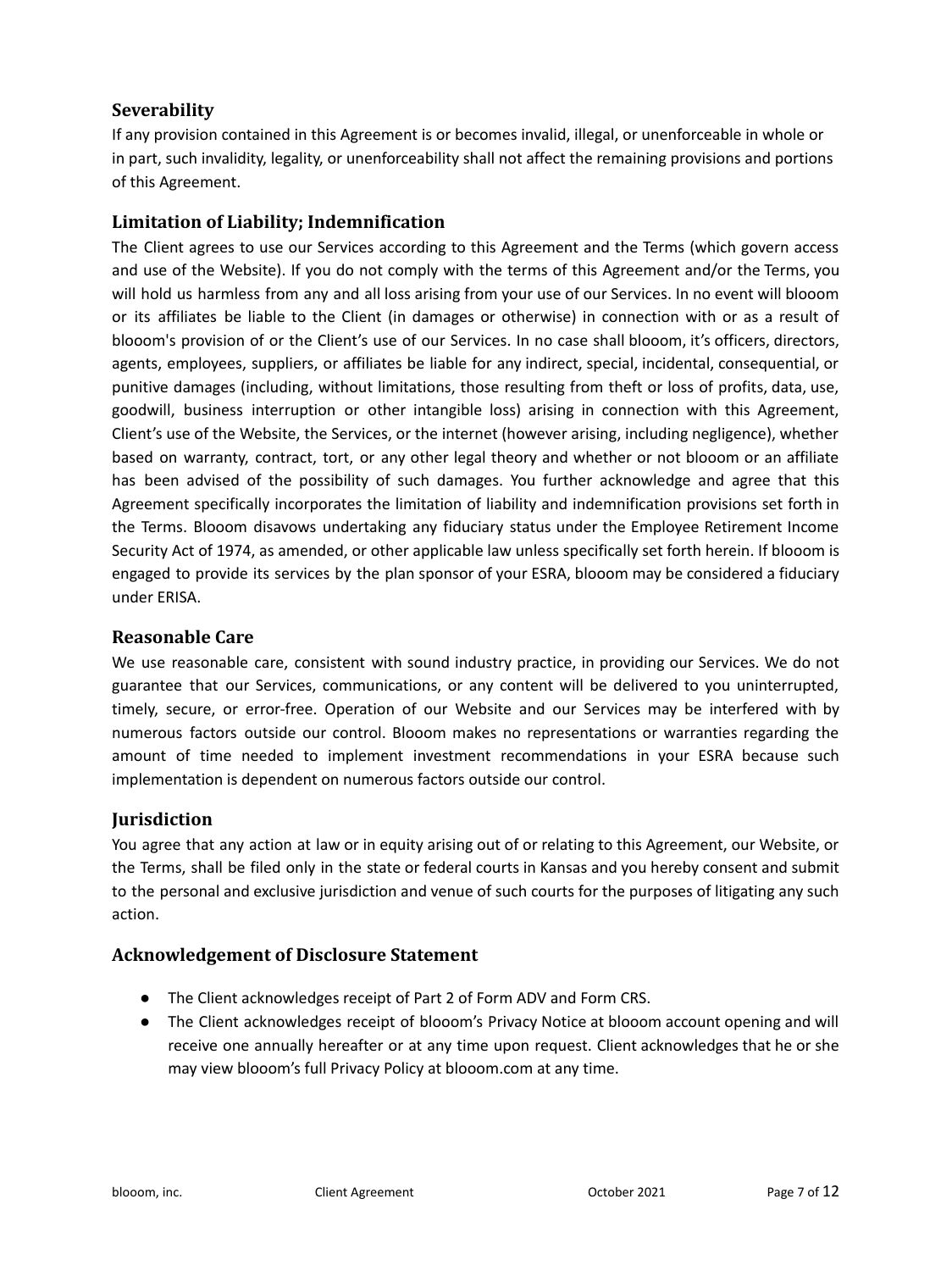- The Client acknowledges that blooom has express permission for electronic delivery of all documents relating to their blooom account. This includes blooom's Privacy Notice and Part 2A and Part 2B of its Form ADV and Form CRS.
- The Client agrees to notify blooom promptly if his or her e-mail address changes.

**CLIENT ACKNOWLEDGES HE OR SHE HAS CAREFULLY READ AND UNDERSTOOD THE TERMS AND CONDITIONS OF THIS MANAGEMENT AGREEMENT AND UPON ENTERING HIS OR HER SIGNATURE ACCEPTS THESE TERMS AND CONDITIONS. CLIENT ACKNOWLEDGES HE OR SHE HAS RESOLVED ANY QUESTIONS ABOUT THE PROVISIONS IN THIS AGREEMENT PRIOR TO ENTERING INTO THIS AGREEMENT. CLIENT UNDERSTANDS THAT TYPING CLIENT'S NAME IN THE ELECTRONIC SIGNATURE FIELD IS THE LEGAL EQUIVALENT OF MANUALLY SIGNING THIS AGREEMENT AND CLIENT WILL BE LEGALLY BOUND BY ITS TERMS AND CONDITIONS. CLIENT AGREES TO PERIODICALLY CHECK THE WEBSITE FOR UPDATES TO THIS AGREEMENT.**

**This Agreement shall be binding once all parties involved have signed and dated this Agreement.**

| <b>Client Signature</b> | <b>Client Name</b> |
|-------------------------|--------------------|
| <b>Email Address</b>    | Date               |
|                         |                    |

# **PART 2: Limited Power of Attorney Trading Authorization**

This Limited Power of Attorney ("LPOA") form authorizes Blooom, Inc., and its successors and assigns ("Blooom"), as your agent ("Agent") to conduct certain limited activity in your Employer Retirement Savings Account ("ERSA") or Individual Retirement Account ("IRA") held at \_\_<CUSTODIAN>\_ . Blooom will be authorized to execute trades, to request information regarding your account, and accept prospectus on your behalf. Blooom will not be authorized to request or alter any security information for your ERSA or to initiate asset transfers into or out of the account.

#### **Client Information**

**By:**

Name of Account Holder:

#### **Power of Attorney Agent Information**

Name of Agent: Blooom, Inc. Agent's Phone Number: 888-446-8416

### **Terms and Conditions**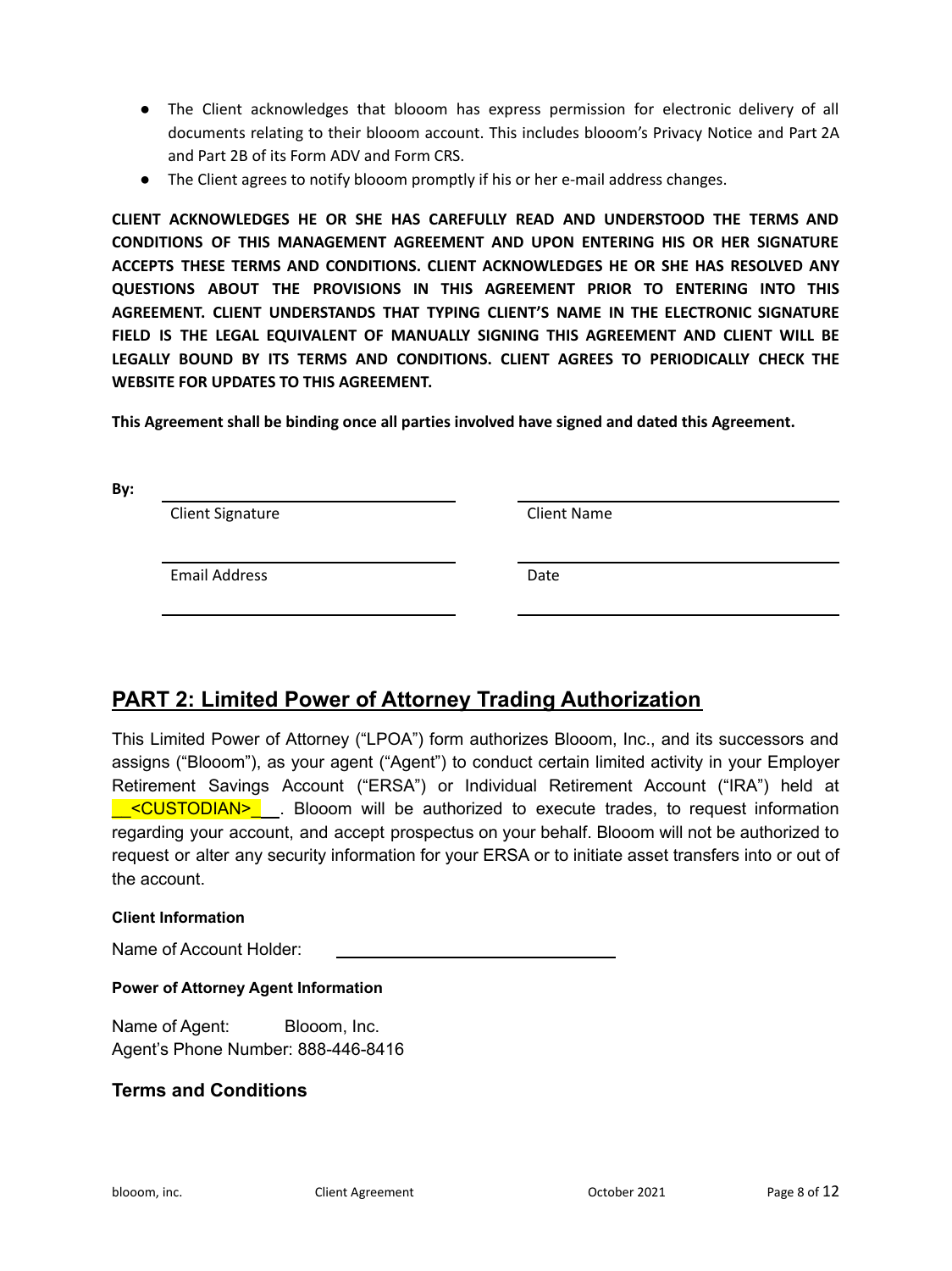Client is the registered owner of the account(s) listed above and authorizes blooom to act as authorized Agent. The terms and conditions herein are in addition to the provisions of all other agreements. The agreements applicable to Client's account(s) will govern all orders and transactions, and Agent is bound by all terms of those agreements.

# **Agent's Authority**

This agreement authorizes Agent to submit certain instructions regarding Client's ESRA or IRA to Custodian on behalf of Client. This authorization will be applicable to all ESRAs and IRAs identified above, all assets held in such accounts identified above, and for which Agent has been designated. Client hereby authorizes Agent to inquire in, trade, buy, sell or otherwise acquire or dispose of mutual funds, money market funds, stocks, bonds, Exchange Traded Funds (ETFs) and/or any other investment position on behalf of Client. Client hereby authorizes Agent to accept email delivery of prospectuses on behalf of Client. Client understands that a fee may be charged to the account each time a trade is affected. Blooom does not receive any portion of this fee.

Agent is also authorized to inquire about and receive information, including without limitation security information, regarding the account(s) or activity or assets in account(s). Agent is authorized to access account statements and account information.

This Limited Power of Attorney does NOT authorize Agent to deposit funds and assets to the Client's account(s); or to redeem or withdraw funds or assets from the Client's account; or to initiate transfers (including inter-broker transfers), rollovers, or other transfers of assets between and among Client accounts. THIS LIMITED POWER OF ATTORNEY DOES NOT AUTHORIZE AGENT TO CHANGE CLIENT'S USERNAME OR PASSWORD, ADD, DELETE OR CHANGE CLIENT OR ACCOUNT INFORMATION, TRANSFER, ROLLOVER OR WITHDRAW FUNDS, OR ARRANGE A LOAN.

The Custodian is authorized, but not required to, conduct further inquiry or seek authorization from the Client or to obtain further clarification from Agent or Client regarding any instruction from Agent for Client's account(s). The Client and Agent acknowledge that all information provided by either of them on this document, or otherwise provided to the Custodian during the application process, is subject to verification, and Client and Agent authorize the Custodian to verify all information through the use of credit agencies or any other customary or reasonable means.

# **Custodians**

**CLIENT AND AGENT ARE SOLELY RESPONSIBLE FOR DETERMINING THE SUITABILITY FOR CLIENT OF ANY INVESTMENT STRATEGY OR TRANSACTION. CLIENT AND AGENT ACKNOWLEDGE THAT THE CUSTODIAN ASSUMES NO RESPONSIBILITY WHATSOEVER FOR REVIEWING OR MONITORING ANY INVESTMENT DECISION OR ACTIVITY OF THE AGENT**.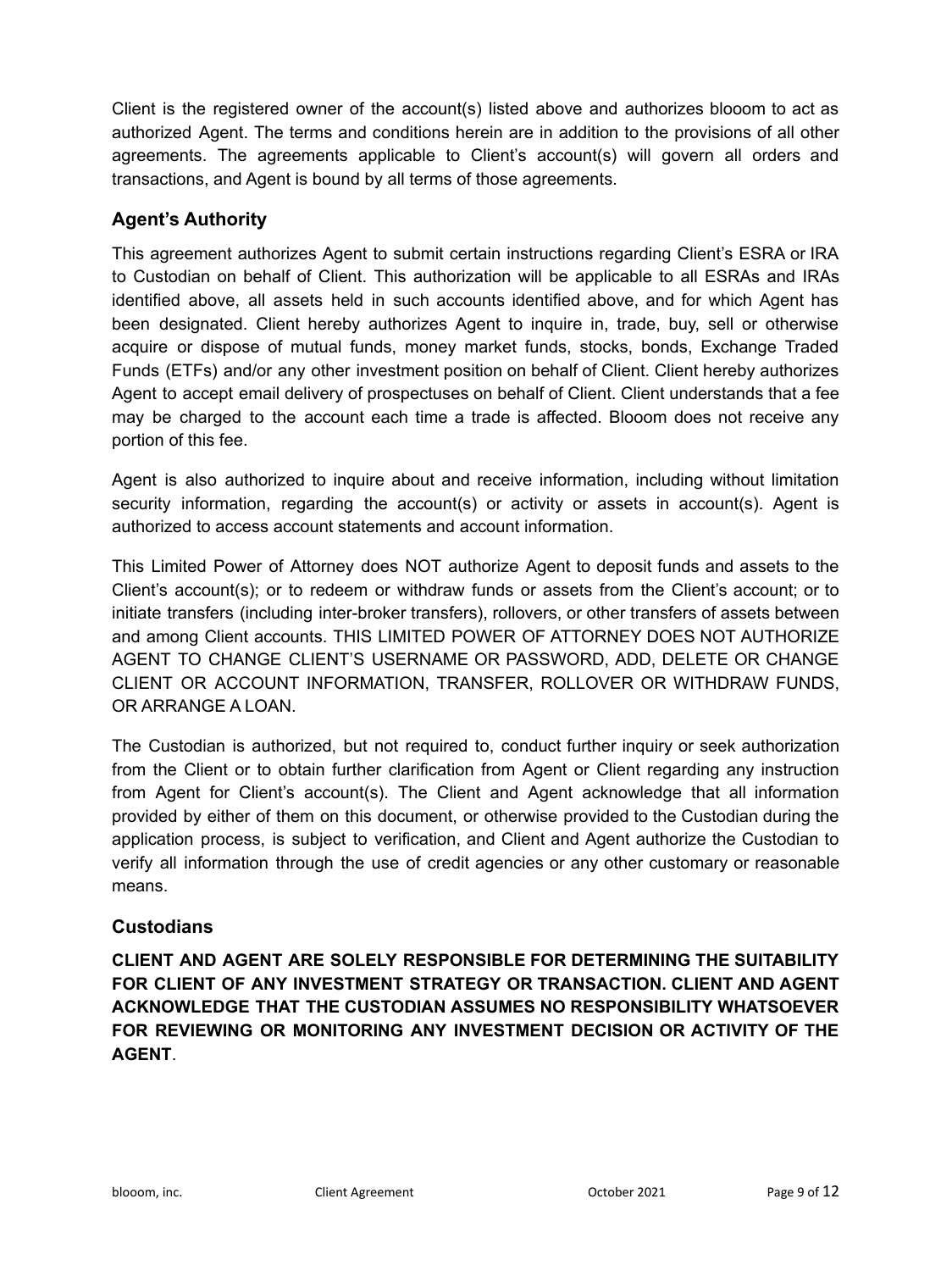Agent shall not make any statements implying that the Custodian has reviewed or approved of Agent, or any recommendations or advice or actions of Agent. Agent has no authority, and shall not make any representations or give any warranties, regarding the Custodian.

# **Agent's Compliance with State and Federal Law**

Agent will comply with all applicable state and federal securities laws. Agent will provide promptly any information reasonably requested by the Custodian concerning Agent's actions or compliance with this Agreement. This provision shall not be read to imply that the Custodian has any duty to supervise or monitor Agent's actions or compliance with applicable law.

# **Termination**

Client agree(s) to notify the Agent immediately, in writing, if Client modifies or revokes this Limited Power of Attorney.

# **Indemnification of Custodian by Client**

Client agrees to indemnify and hold the Custodian, and its affiliates, and its and their successors and its and their directors, officers, employees and agents harmless from and against all claims, actions, costs, liabilities, including attorney's fees, arising out of or relating to their reliance on this Limited Power of Attorney regarding execution of any of Agent's instructions. Client agrees that since the Custodian will not supervise Agent's trading decisions or other activities, Client will not attempt to hold the Custodian liable for any decision or action of Agent. The Custodian's rights under this paragraph are in addition to any other rights under other agreements with Client and/or Agent.

# **Indemnification of Custodian by Agent**

Agent agrees to indemnify and hold the Custodian, and its affiliates, and its and their successors and its directors, officers, employees and agents harmless from and against all claims, actions, costs including attorney's fees, arising out of or relating to any breach by Agent of any provision of this Agreement; and any dispute involving Agent and Client.

# **Client Signature**

YOU HEREBY ACKNOWLEDGE THAT YOU ARE AWARE THAT YOU WILL CONTINUE TO HAVE THE AUTHORITY TO, AT ANY TIME, LOGIN TO YOUR ESRA OR IRA DIRECTLY WITH YOUR PROVIDER AND MAKE CHANGES TO YOUR ALLOCATION OR MOVE YOUR ENTIRE ACCOUNT BALANCE INTO A MONEY MARKET OR STABLE VALUE OPTION. BECOMING A BLOOOM CLIENT DOES NOT RESTRICT YOUR ABILITY TO MAKE YOUR OWN CHANGES TO YOUR ALLOCATION.

By entering your name and clicking "confirm", I represent that I have read and agree to be bound by all of the terms and conditions of this Limited Power of Attorney Agreement as set forth above.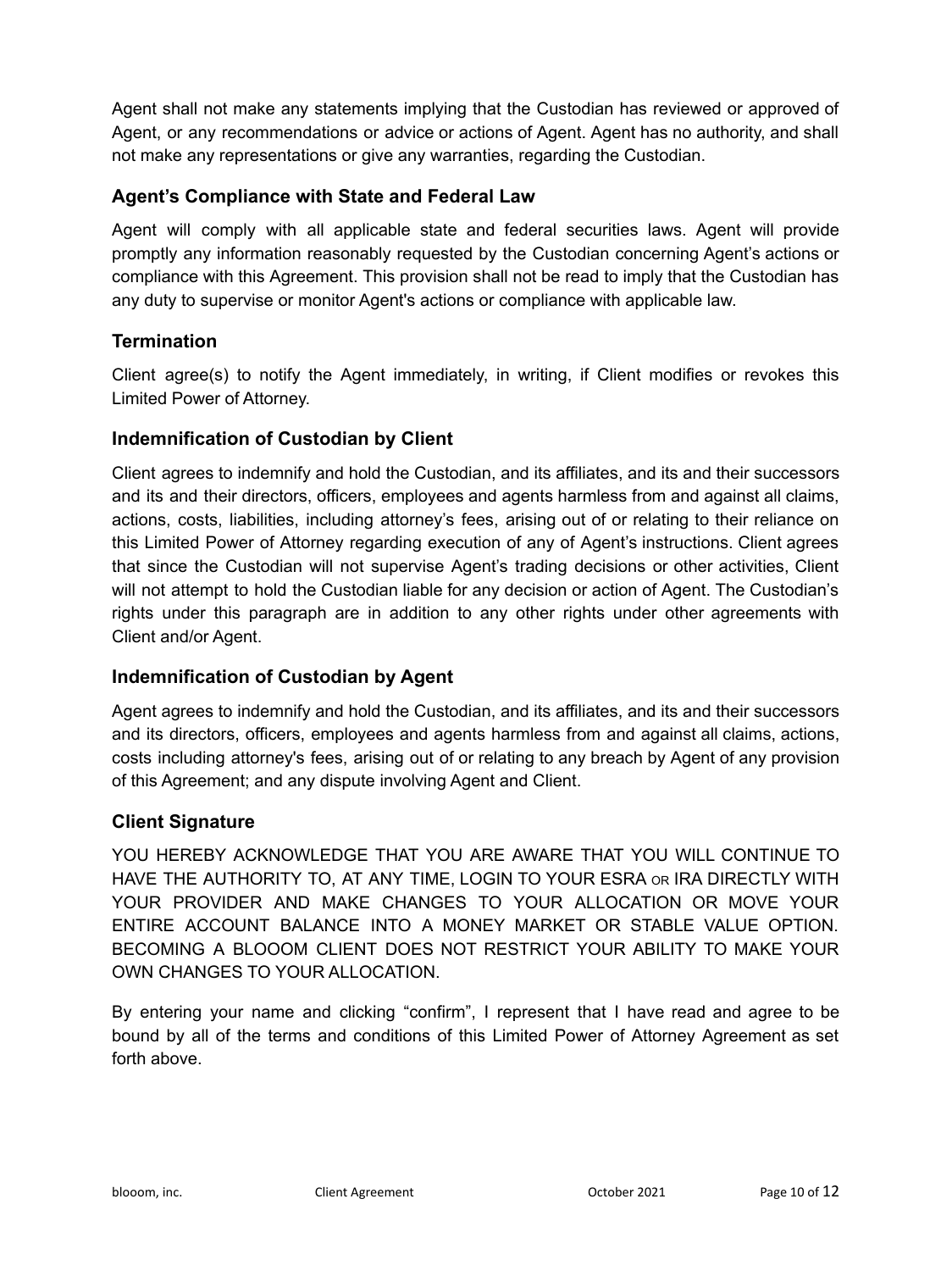I authorize **CUSTODIAN>** to execute trades in my account at the direction of the Agent without obtaining my approval.

Client's Signature Date

# **PART 3: Investment Notices**

We are excited to get started and we thank you for your business. We want to mention a few things right at the start of our relationship:

- Your investments are subject to loss of principal and are not guaranteed.
- Past performance is no guarantee of future results. Just because an investment performed well in the past does not mean it will do well going forward. And vice versa.
- We don't control the investment markets. Your Account will go up and down in value based on what happens in the markets. We do not make any guarantees your Account will grow.
- When you sell an investment, you might get back less than what you paid for it. You should not be investing money you may need in the short term.
- Investing in the stock market carries significant risk. We believe you are rewarded over the long term for taking that risk.